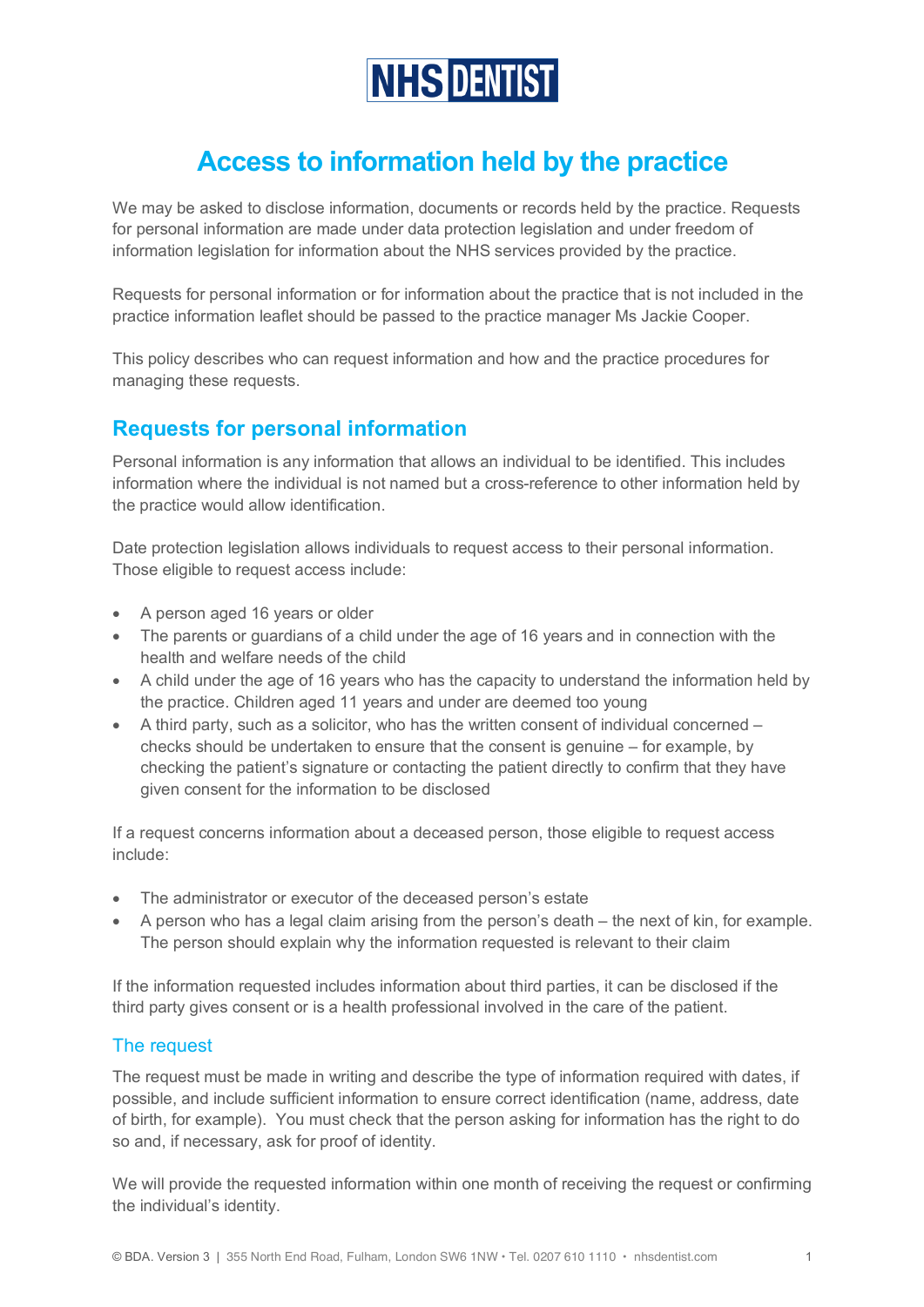

### The information

We will usually provide the information requested in electronic form using secure means, unless the individual asks for the information in paper format or otherwise agreed. The individual may also come to the practice to view the original version under supervision and on practice premises.

We will provide the information in a way that can be understood by the individual making the requests and may need to provide an explanation to accompany dental clinical notes.

#### Unfounded or excessive requests

Where requests are manifestly unfounded or excessive (particularly if they are repetitive), we can:

- Charge a reasonable fee taking into account the administrative costs of providing the information; or
- Refuse to respond.

If we refuse to respond to a request, we will explain the reasons and informing the individual of their right to complain to the Information Commissioner's Office and to a judicial remedy.

## **Requests for information about the practice**

Freedom of information legislation allows anyone to ask for information about the provision of NHS services. The available information is described fully in the practice guide to information available under FOIA and the model publication scheme. If the requested information is part of a larger document, we will disclose only the relevant part.

A freedom of information request cannot include clinical records or financial records.

#### The request

The request must be made in writing and should describe the information that they want and with dates, if possible. The individual making the request does not have to give a reason.

The charges for information provided under a freedom of information request are included in the practice guide and the model publication scheme

We will provide Information within 20 working days of receiving the request or confirmation of identity or, if applicable, from the receipt of the fee.

*It may be possible to extend this timescale if we need more information about the request or are taking legal advice on whether an exemption applies. We must inform the person making the request if we need to extend the 20-working-day deadline.*